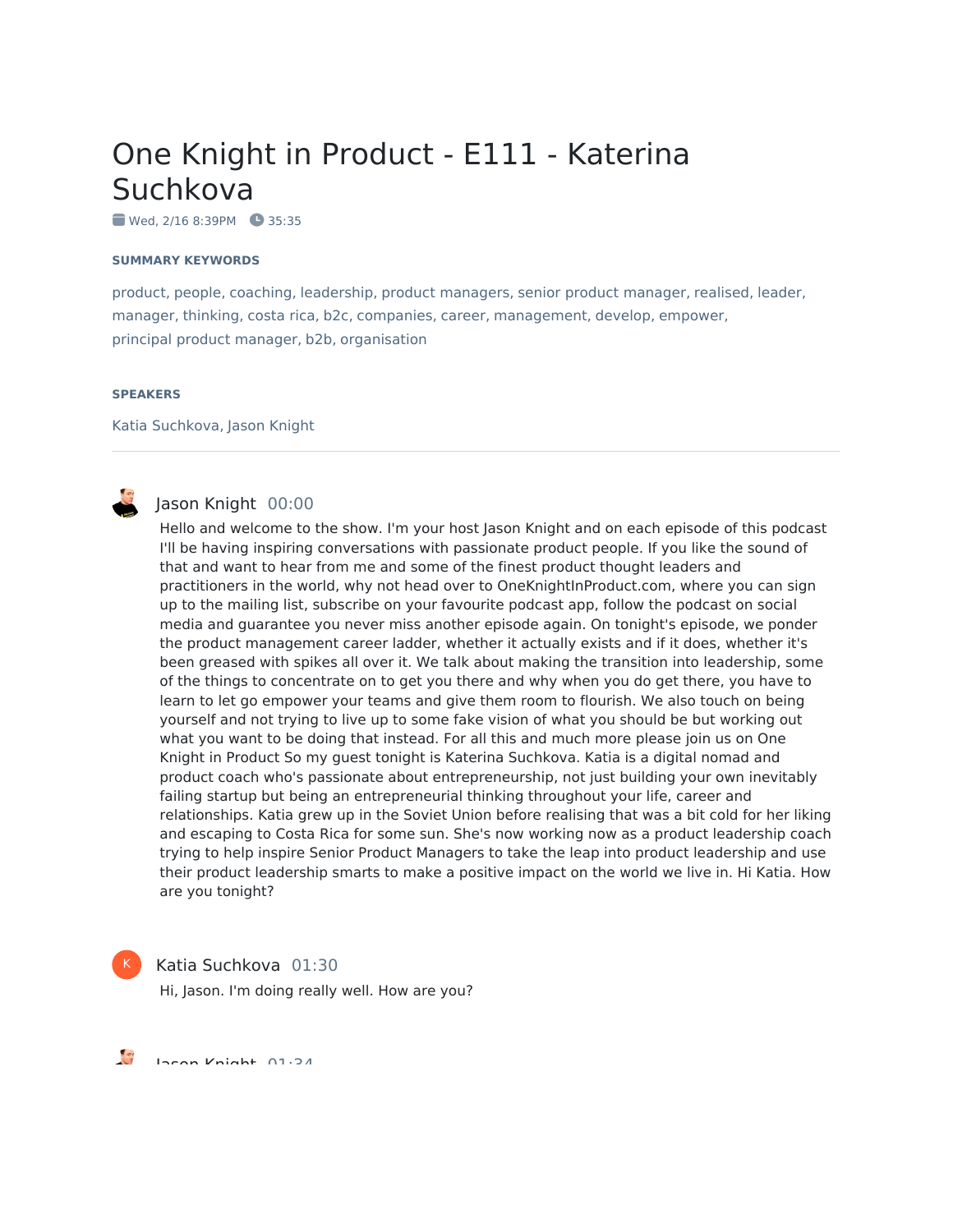Jason Knight 01:34

I am doing fantastic. Thank you very much.



K

#### Katia Suchkova 01:36

That was a great intro by the way. Thank you.

#### Jason Knight 01:38

Thank you. I always put the effort in. Alright, so first things first, you are a product leadership coach with your own consultancy Ahead Of Product... loving the double meaning pun there as well. So what sort of coaching are you doing? And what types of people are you supporting?

# Katia Suchkova 01:53

I've moved to full time coaching last year, right after my gig with 15Five, where I was leading a group of remote product managers was over. And today I have two things. One is kind of the coaching business where it's mostly one on one, B2C, and I'm looking into moving into B2B with KaterinaSuchkova.com And there is a new branch that myself and my co founder Daniel, we spun out back in November with Ahead of Product. So that one is really focused on coaching and helping product managers level up to leadership roles. That's kind of the sweet spot that where I found myself in this sweet spot that really resonated with me, because I went through the transition, I think reading and listening to your podcast and kind of understand your journey. I think there is like a lot of a lot of similarities in that way that it is such a unique phase in our lives as product managers that for some reason, you know, not that many people talk about it. But when Yeah, some people do we connect right with others on that. And so the head of product is mostly group coaching with another cohort of hours starting at the end of February really focusing on developing leadership skills for product managers or senior product managers who are ready to level up in the next 12 months and move up to a good product managers or a director role.



#### Jason Knight 03:21

Yeah, that's really interesting. But how do you split those two up? Like you've got effectively two gigs at the same time, then we've different focuses? So would you say that like the majority of your work? Is the coaching through the academy discover.com brand? Or are you kind of 50/50? Like, how does that fall out? And how do you spend your time?

#### K

#### Katia Suchkova 03:40

Great question. I guess I have three gigs. Yeah, there is a third project where I work with another co founder, my designer partner on creating a small venture, we're really tackling the market of late payments that freelancers and solopreneurs have to deal with. But that's really where I practice my product muscles still so that we, you know, into discovery and moving into the build stage right now, in terms of the timing for specifically when we talk about those two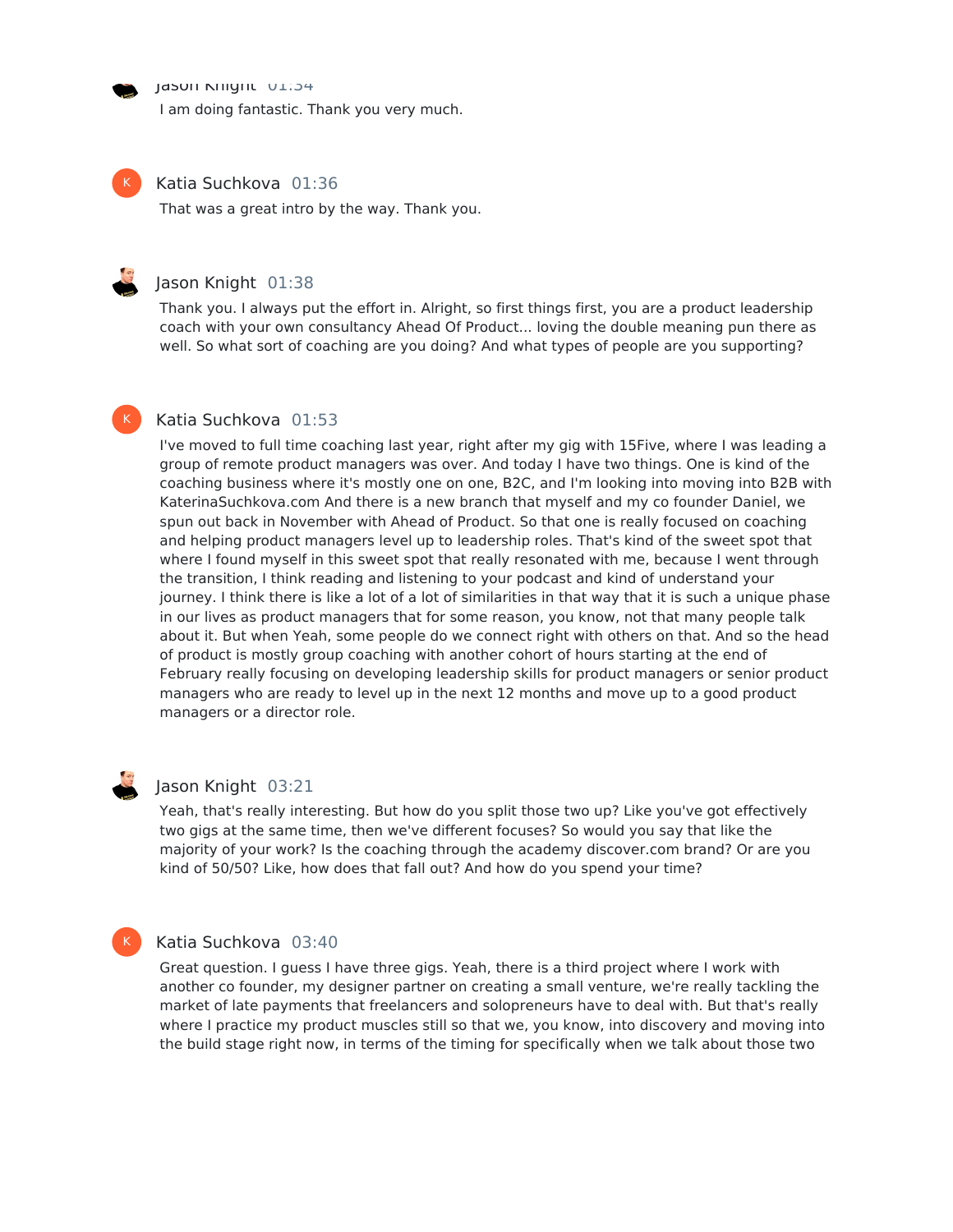gigs, coaching and the group coaching. I had a product being maybe like 20 to 30% right now. And then the rest is really kind of one on one B2C for now, B2C coaching and hopefully moving into B2B at some point in 22. So that's kind of how my day usually looks like with some other time also allocated to a third project.

# Jason Knight 04:36

But when you're talking about B2B and B2C and obviously focusing so far on B2C, like you say, what is it that made you focus specifically on B2C as a first step? Was it that that was just your experience and you wanted to start out in an area that was most comfortable to you, or do you think that there's a specific area of coaching B2C that is somewhat either easier or more straightforward or something that resonates with you more strongly? Like, was there a specific reason to concentrate on that area first?

# Katia Suchkova 05:06

Good question. So for me, when I looked at the way I could grow and build my practice, I really consider it as building the product. Right? So what does an MVP version of my ultimate version would look like? And you said it, right. B2C is in a way easier. I've been doing coaching on the side and mentorship for three years, starting in 2019. So it was a very natural move for me to just move into that full time, because I already had clients. So all it meant for me is to just start really working on my own brand, right, trying to get my word around, really building strong content and presentation, and positioning. So it kind of was like a very natural MVP, when it comes to B2B. I think a lot of coaches, when we think about scaling, right, we think about either B2B, because this is where you know, you're not necessarily it's a good way to productize your services in a way, right? If we think about, again, our practices, our businesses as the product, you start with just given a service, you know, service per hour service per package, whatever that is. And then eventually, you would want to scale it. One way is B2B in other way, it way as a group coaching. A third way is just start productize into creating the products, right courses, in a way, you know, build a widget and sell it 100 times that way. So that's, that, to me, seemed very natural with my product mindset. It didn't require a lot of pivoting, it just kind of required, generating more focus and really paying more attention to what I know I can do well.

K

# Jason Knight 06:51

Fair enough. And like you say, MVP, get it started and then expand... classic Crossing the Chasm marketing type effort. But you're based in Costa Rica. Now, I don't know too much about the product scene in Costa Rica. I guess the first question is, is there a product scene in Costa Rica? Is there a particularly burgeoning product scene in Costa Rica, are you primarily offering your services globally?

# K

#### Katia Suchkova 07:11

Mostly offering globally. So to me, I don't know actually know much about product scene in Costa Rica, because there is really not that much going on here. In terms of you know, events, it's really it's a good place to live, it's not necessarily a good place to bounce your ideas off with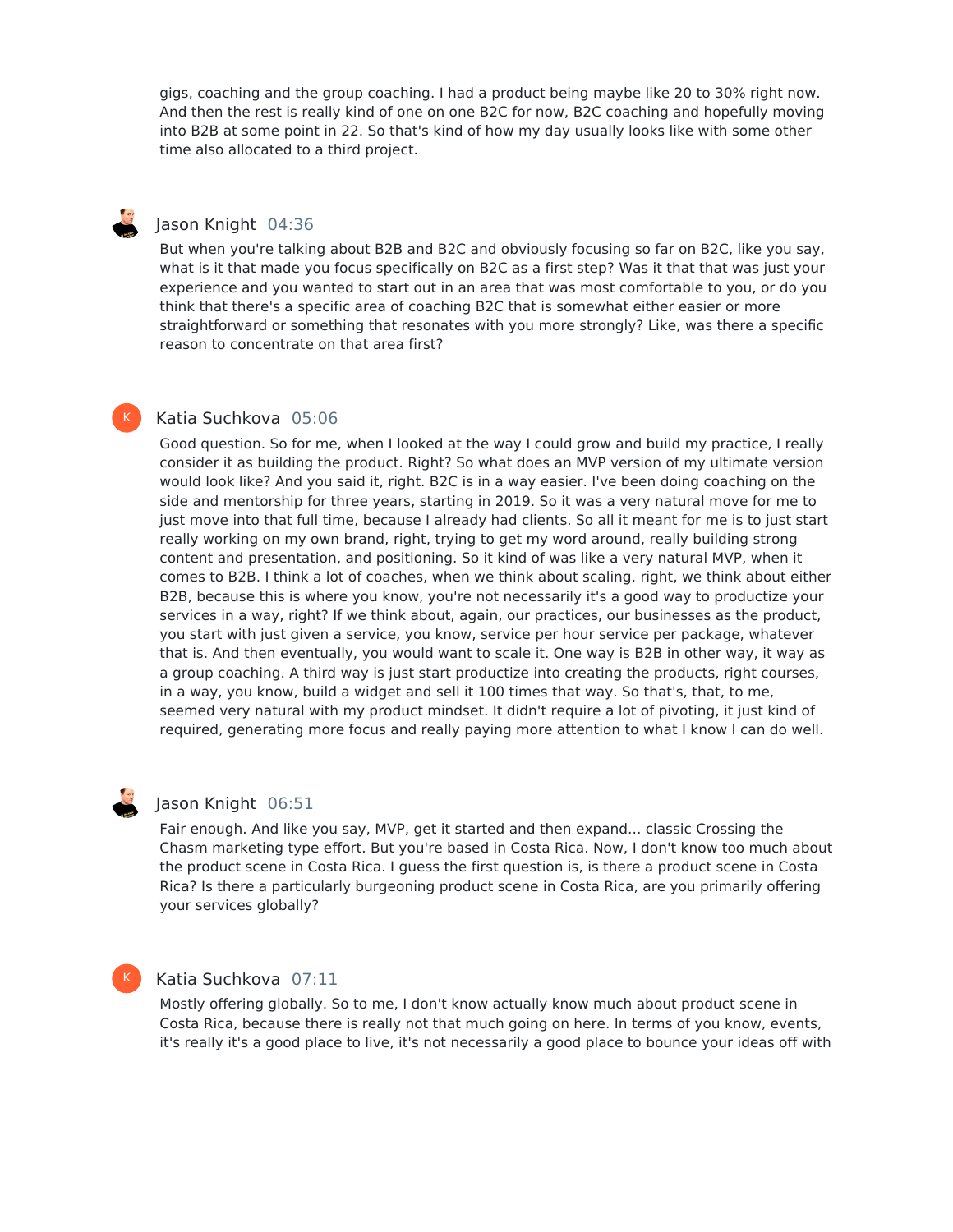other entrepreneurs go into meetups, you know, really flex your entrepreneurial mind. But it is a good place to settle down and live. So they do have some technologists coming out from from the country, but nothing really, that doesn't exist anywhere else. And I think was that because they do have kind of those dev shops where a lot of people just to, like outsource their engineering needs. So to me, that's from what I know, in my knowledge is limited. That's kind of the only thing that's probably really happened in here from like, technological point of view. And my clients mostly come from, it's kinda interesting, really, from all over the world. I would say, a big chunk from Europe, a big chunk from us. There is a Middle East part. And there is some South Asian countries too.

# Jason Knight 08:23

So no Product Tank Costa Rica coming in your name anytime soon, then is what we're saying?



#### Katia Suchkova 08:27

No, not yet. Not until I... not until I see the demand. But who knows? Maybe that's, you know, there is an MVP to that to you actually making me think and get a little bit more curious about that. Like, huh, how come? I haven't thought about it? Maybe I should take a look.



# Jason Knight 08:46

There you go, all starts here. Before you started coaching, you're a product manager and product leader yourself working for a few companies before you then broke out on your own? So what was it that made you decide that coaching was a thing you wanted to do? I mean, I know you said you were mentoring before? So was it like a natural extension and just almost the obvious path for you to take? or was there some other event that made you think, hey, I really need to start helping people out.

# K

#### Katia Suchkova 09:11

It was not natural, you know, looking backwards and everything is more clear and retrospective. Right? So looking backwards, I see the clear path and like, oh, yeah, that was... like it was natural. But at that moment, and kind of the combination of little moments that brought me to where I am today. It was more of a trial and error in terms of direction. But when it comes to coaching people I think I realised several years ago, maybe right after I left ServiceNow as a Senior Product Manager with me and my partner, we became digital nomads. I took a year and a half of break just to, you know, just to figure it out. What is that I want to do and coaching came in a way of wanting to teach. That's one aspect of that, kind of recognising an internal teacher within me that I've never actually seen before. Right? Again, looking back now, I'm like, oh, yeah, that makes sense. Actually, when I was like five years old, I would put all of my dolls. So that would apparently teach them. But that only, you know, I remember this only now and that not a few years ago, when I was actually making the decision. So for me that year and a half a break, right was sabbatical was really just the time of trying out a lot of things, connecting with people seeing what's out there. And coaching, I gravitated to that the most because it gave me a way to practice what actually was natural for me is asking powerful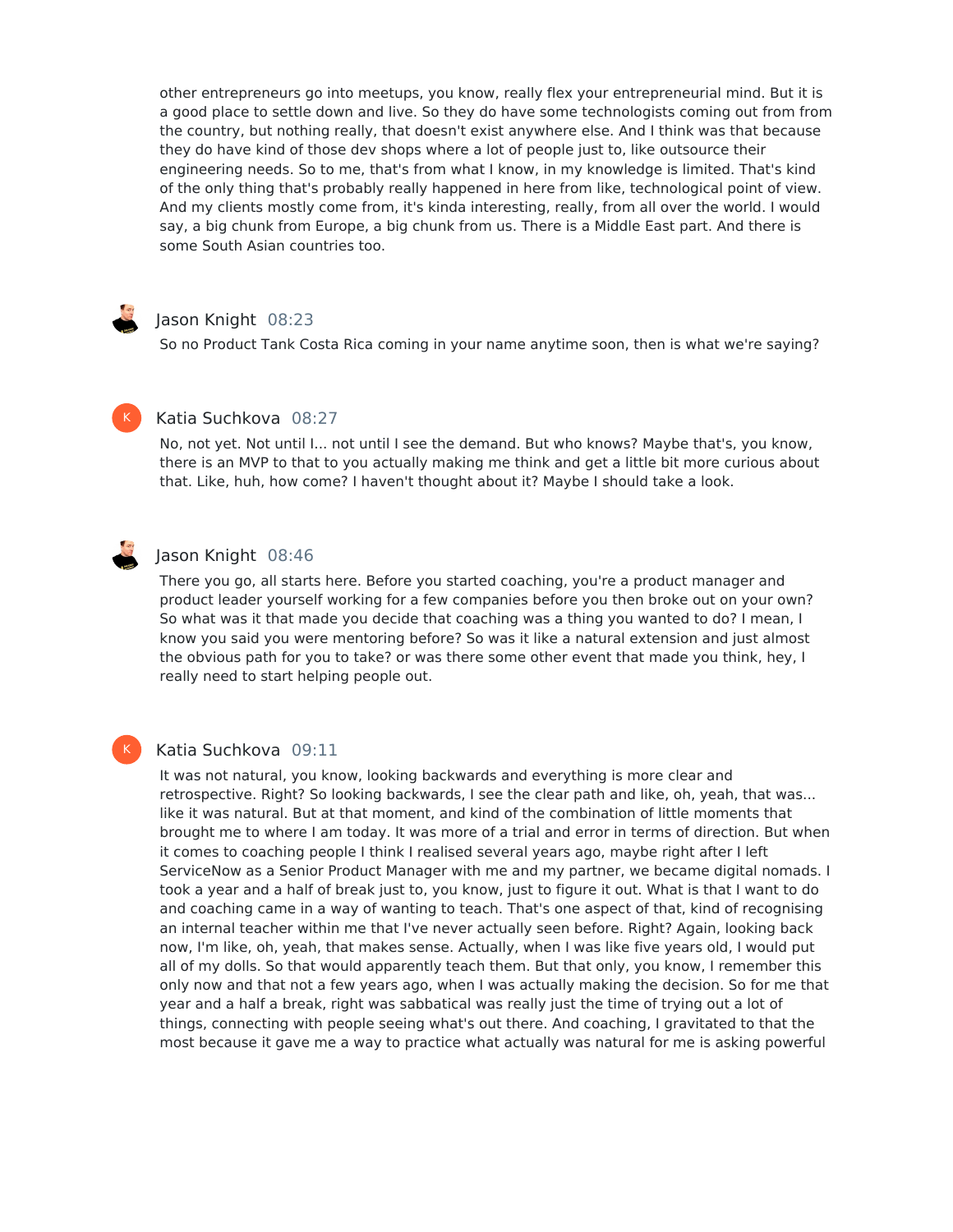questions, helping people to find the answer for themselves, getting really curious about other human being in front of me or human beings in the group, and really helping to bring the best in each of them. And that became more clear, when I started leading the team, I realised how much joy how much meaning in there to see when people around you in a matter of three months, six months, nine months become better at what they do, they think of themselves better, you really elevating how you know, you live it in their confidence, you elevate in their comfort level, and acceptance level of who they are. And to me, that was like, wow, this is a huge impact that I can create. And that huge impact, you know, it's not, it's huge for a specific person, maybe like when we look in an accumulation is just a little effect here and there. But for one individual person, helping them to see beyond their challenges, and obstacles, limited mindset is huge. And I've seen people coming in for coming into me for that. And I so it kinda was at that moment, it was like a little bit more of a natural gratification. And after 55 Yeah, it was just the more of a kind of like, the freedom seeker in in me, really spoke up and said, Okay, that's, you know, time to time to get things going on my own. Because I've been always wanting to do that.

# Jason Knight 12:17

Yeah, that's obviously a really powerful story, the idea that you can go out there and really help people like you say, like, No, maybe not 1000s of people at once, but I still remain fully convinced it is possible to make good change for people's lives, or one by one. And it's certainly something that resonates with me, sort of when I go visit my coaching and so my mentorship that I've either received or given in my time, the idea that work is really hard, and people need support, and they need experienced people to kind of tell them the things that can be okay. So, you know, that definitely resonates with me. But did you have coaches or mentors yourself as you were coming up through the ranks and moving into leadership? Or did you have to then work that all out yourself and kind of learn through the school of hard knocks?

#### Katia Suchkova 13:05

K

Mm hmm. Was such a good segue, because I was about actually to mention that, you know, in in my personal journey I had, I think I had a mixed bag, I was lucky to have really good managers, and mentors along my way, who really become the role models for me, right, because to me, being a mentor or a coach is really, you are creating a role model for someone who might not be thinking they can do that, right. But when they see someone, right in that moving into that role, someone with a similar background, maybe very different background, but similar point of views or the way we look at the world. So in my career, I did have quite a few great managers, I also had a, and still have a couple of really good friends who were in that executive leadership, executive and leadership coaching spaces, who in a way helped me calibrate towards where I am today, maybe, you know, intentionally or not intentionally, but there was always kind of that support network. And that's why to me, you know, you said it work place and growing up becoming an adult, right is difficult. It's, you know, whatever they say it's, you know, like looking back at my you know, childhood and I'm like, Oh, my God, it was no responsibilities. There was like, really no, the life but becoming an adult is very challenging. Becoming a good adult is even more challenging. So my concept of helping to develop future product leaders so that they can empower and develop their teams so that they can build really good products is really important, because if you look at that, second degree of consequences and third degree of consequences, which you know, many of us One tonight, of course, I don't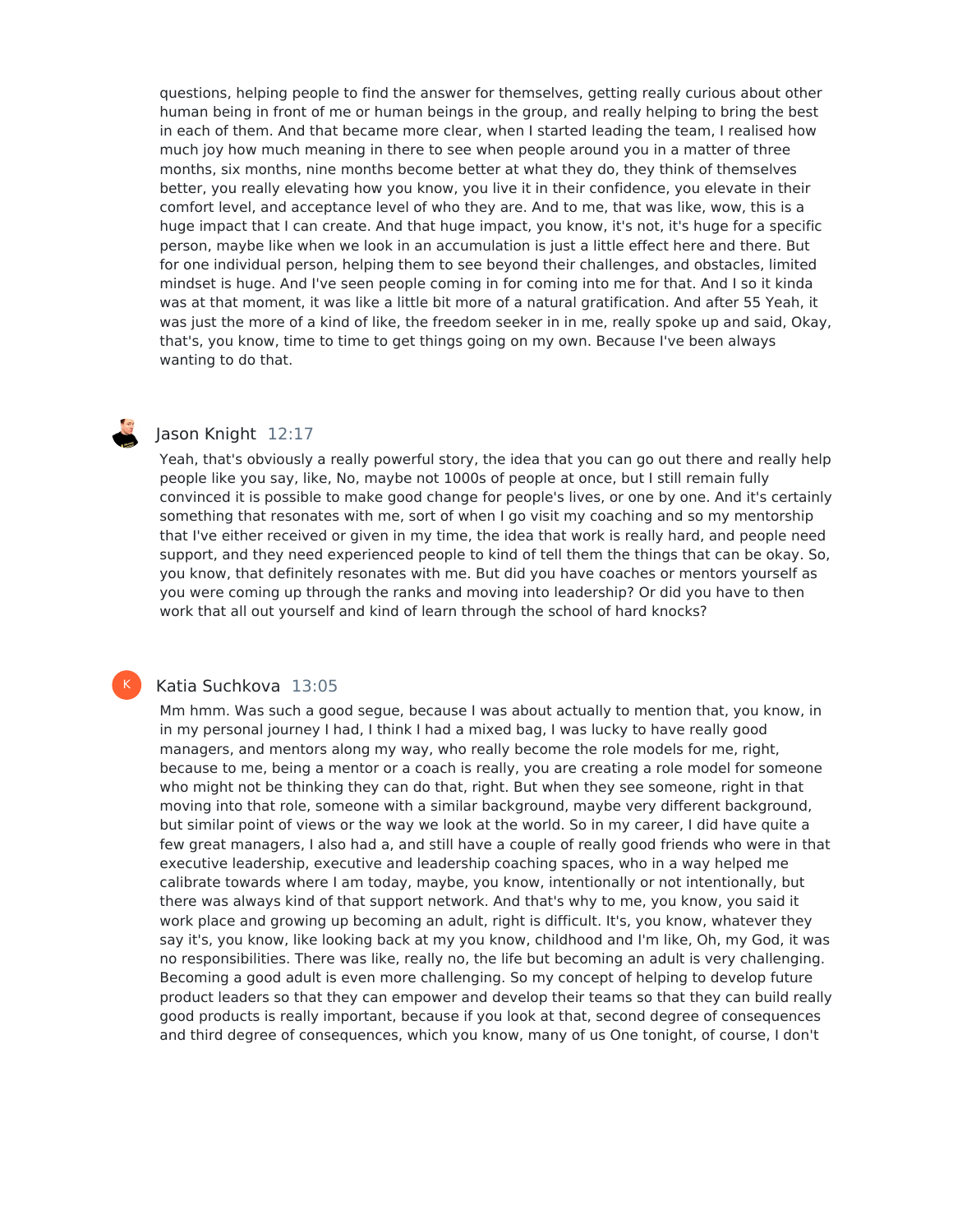do on a daily basis either because it's difficult, right. But if you see that it's all really starts with being just a good human and a good leader, then it really touches people who touched the products that your teams built. And you better empower everyone in the chain, to make good decisions and to be humans.

# Jason Knight 15:21

No, absolutely, again, resonates a lot with my experience and some of the values that I try to hold going forward as you build teams out and work with people to try and make their lives easier as well. But we taught before this about the concept of the product management career ladder, like this well structured path from being an Associate Product Manager through to a product manager through to a senior product manager, maybe a principal product manager, all the way through then to potentially head of product, VP of Product, CPO, and all of the different variations of those jobs that you can have in different companies as well. But before we talk about some of those specific transition points, I'm curious, do you actually think that a well structured ladder like that actually exists in most companies in the world?

# Katia Suchkova 16:07

My belief is it doesn't, based on my experience, working for a huge organisation such as ServiceNow, but also, you know, growing startups such as 15Five, but also having coaching clients who come in from places like Meta and Google and Stripe, and Airbnb, I realised that product management career path is not only it's different than every organisation, which we know it is, right, because every organisation dependent on the leadership really have a very different definitions, you know, we might be happy with them, we might not be happy with them. But that's just the nature of reality. The fact that an established career ladder exists, it's more of a myth than than reality. And same as for the career growth or career development plans for product managers. It's like in my experience, unless you're being proactive, unless you're asking for that and really make it your manager to work hard on creating that just doesn't exist.



K

# Jason Knight 17:13

Yeah, absolutely. In fact, I was mentoring someone today who was having that exact same issue. And we were going through some of the things that they could potentially look at to try and help kickstart their career. Because again, like you say, it's just for me, it's almost like product managers, or just me, and maybe they get to manage a slightly bigger product, or maybe even go the other way and get to manage a smaller part of a bigger product. But actually having proactive and like a guided path to that promised land, rightly or wrongly promised land of being a leader. I mean, I reckon that there's probably a bunch of people that probably think that leadership is a lot better than it actually is, or gives them things that they won't actually get when they get there. But at the same time, if you assume that they do want to get there, then there still doesn't seem to be that path in a lot of companies, people that I speak to, from a lot of companies to actually get there. But it's part of the problem, not just that ladder, but also that, frankly, product management is such an ill formed discipline in so many of these companies as well, like I've looked at a bunch of job ads in the past and things that people have shared with me, and you know, just trying to do general research around the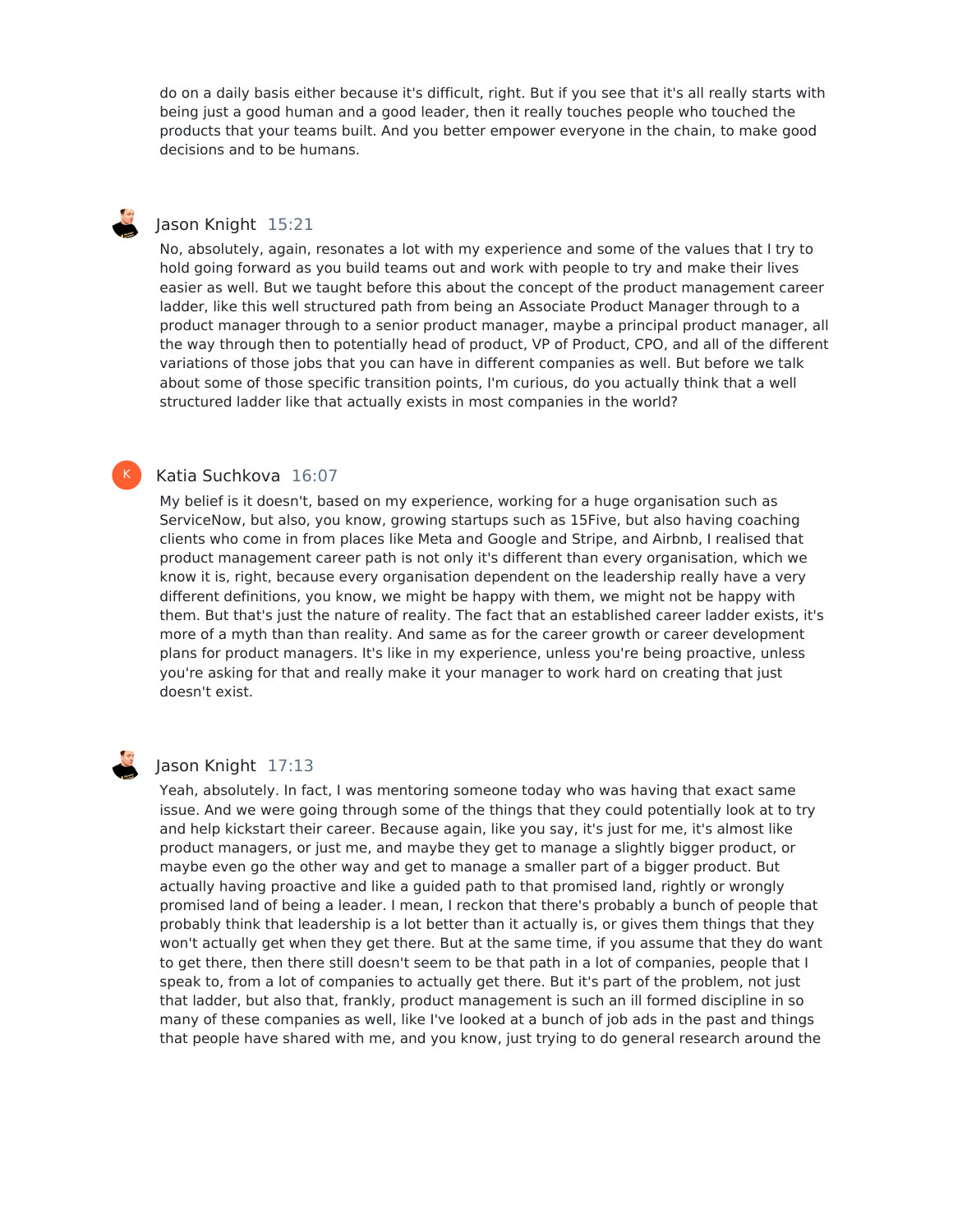industry to see what's going on. And like, there's a lot of terrible job specs out there are all levels, very little compatibility between a lot of them. Some of the job specs just seem to be kind of copy and pasted from bits of other job specs. They've got, like lingering parts of project management, job titles and responsibilities in them as well. Most companies don't seem to have a really solid idea of what the value of good product management is. So is it any surprise to you that there are so many people having problems developing their careers when the very concept of what their job or that career should be seems to be up for debate in a lot of these companies?

# Katia Suchkova 18:50

K

Oh, absolutely. Not as surprised. In fact, that was, you know, two years ago, I did a presentation for Product Management festival, just to lift the curtain to show product managers that, hey, there's kind of different paths that you can take, as a product manager, it doesn't have to be a leader, because everyone just kind of gets stuck on that there is a very strong path of being a very strong individual contributor becoming, you know, very adapted many projects and cross functional teams as a principal or a staff product manager. But the fact that so many clients of mine, as well as just mentees struggle, figuring out what happens at that mid career point, because I think, up until mid Korea, it's a little bit more clear, right? It's kind of like, okay, well, I start as a junior associate PM, and then I become a pm in a year, a year and a half. Then after a couple of three years, up to five, I move to a senior product manager. And that's it and then we stay in senior product manager for a very, very long time. Until right until we're like oh There's something wrong with that. Seems like I can't move left and I can't move. Right. So how do we how do we actually become who I want to become, let's say a leader? Yeah. And from that perspective, it's not surprising at all. And you know, what's also kind of not surprising in the way. demotivated unsaid is that the actual product leadership, but those companies who don't have capacity don't have means maybe don't even have interest in kind of lifting that curtain for their product managers. They're not even trying, there is a lot of Yeah, right. There is a lot of kind of interesting interest in styles of management that, that don't, they don't empower other people. But they, you know, I'm not even talking about coaching, right coaching as a habit, right, really adapting some of the behaviours and mindsets to empower your people to figure it out instead of micromanaging. But the fact that majority of the manager still don't meet with their direct reports every week, for at least 30 minutes, and have structured conversations and help develop their thinking is very disappointing. To me. That's why it feels like that leadership is where we potentially might need to focus so that people who report to that leadership can start seeing what's actually possible so that they can start spreading their wings. So that's kind of, you know, in a way, chicken and egg, and I'm trying to kind of address it from both ends in a way, and we'll see which one works better.

# Jason Knight 21:34

Right. And that seems to basically paint this part leadership role in product management in general, to be honest, but this product leadership role is quite a tricky gig in a lot of companies. Why should people even want to go for that role in your opinion?



#### Katia Suchkova 21:48

That's a good question. That's my first question that I asked people who have aspirations of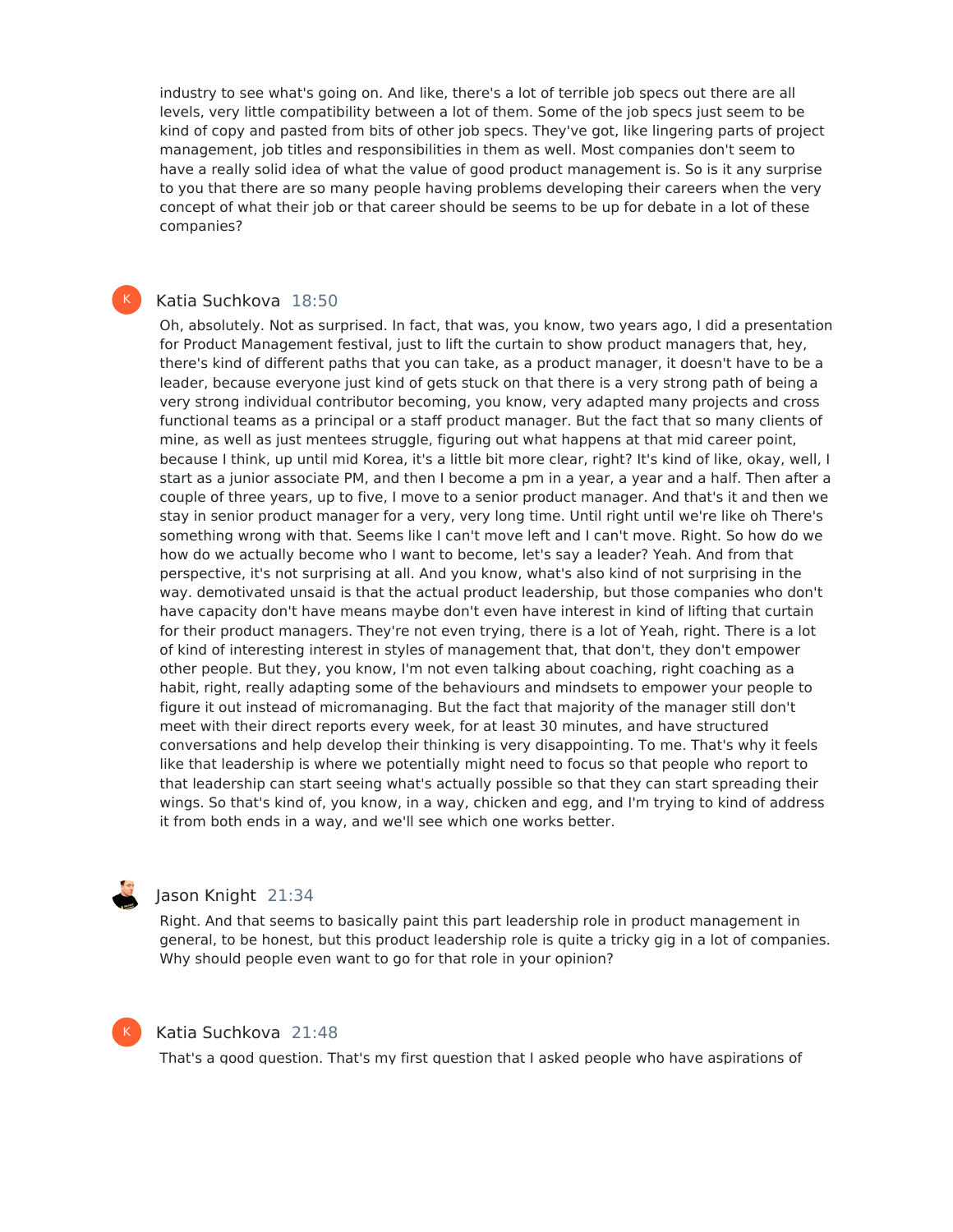That's a good question. That's my first question that I asked people who have aspirations of becoming a product leader, why do you want to be a product leader? And there is a lot of power behind this question that requires a lot of time of thinking. So I am always encouraged to take time to reflect. Because what happens is that right, we, from my perspective, and based on my experience, and just seeing a lot of clients I work with there is a peer pressure, a huge peer pressure in a product management world, right, you can resonate for that. We all have to move in this one direction that if you're not climbing the ladder, which no one knows how that might look like, fast enough. If you are not taking, I don't know, 100 courses a year, if you're not wanting to be a chief product officer, there is something wrong with you. And the truth and reality is that there is nothing wrong with you. What's wrong with us is that we buying in and we get impressed by this crowd thinking in a way instead of taking a step back. And that's how I usually start my every engagement is that I like to take a step back or step up to see from the different vantage point of view. How does your career fit in your life? What do you like to do? Do you like to roll up your sleeves and really work with your designers and product managers? Would you be disappointed if you stopped doing this? Yeah, right. And what does peer pressure tell you in this case, and then then you start separating? Oh, this is just influence from others. But this is what actually my heart wants. That's what my wise self 10/15/20 years from today would actually tell me is to pursue my own path of being really good expert hands on principal product manager, or just a really someone who works with multiple products, but also can mentor but you just don't, you know, you just don't have leadership responsibilities official UI leader, because to me, being a principal product manager, you are later, staff product manager, you are like if you're not, then you probably got there by chance. So by my luck..



#### Jason Knight 24:09

Which I'm sure happens in some cases as well.



# Katia Suchkova 24:12

Absolutely. Yeah. So to me, this is like, why do you want to be a product leader is where everything should start and stop? Because that's where hopefully you'll get some insights from, from your inner wise self, that should come out.



#### Jason Knight 24:29

if you have one. But if we assume then that someone does want to be a product leader, and they've gone through that effective journey, and they get to a point and they say, right, yeah, no, this is actually this floats my boat, I want to be here. I want to be doing this thing. What are some of the things you advise that person then to concentrate on before they get there? So like at the very end of their senior product manager, part of their career when they're just about ready to make that leap into product leadership, and they want to either get themselves over the line or prepare themselves for the promotion that they I think is due to them. Where should they be focusing their efforts? And how should they be positioning themselves for that?



#### Katia Suchkova 25:05

Yes. Also great, great question. So with so if we look at kind of that that transition point, I think the number one is get really clear on what you want. Right? So if we asked you in that, okay,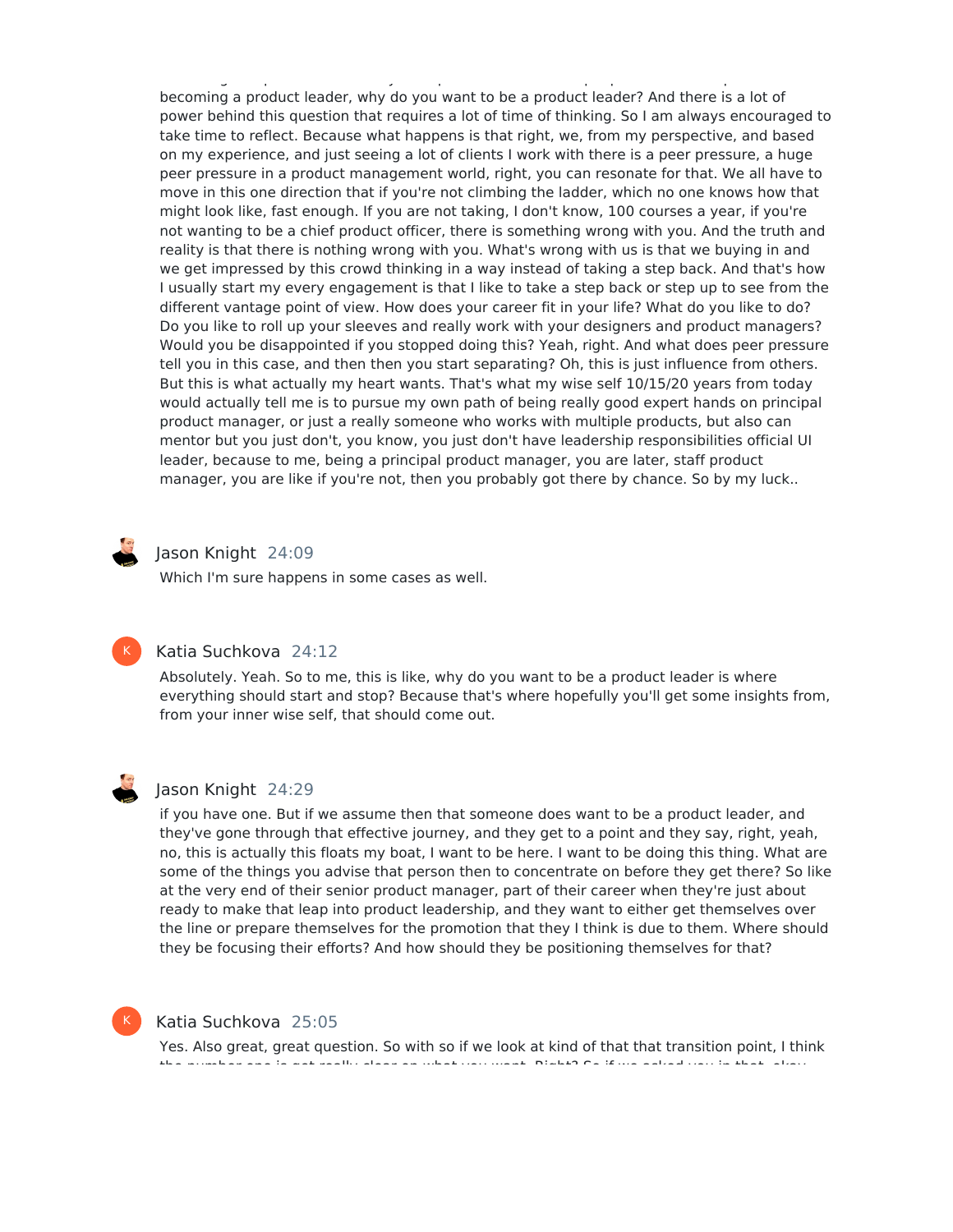the number one is get really clear on what you want. Right? So if we asked you in that, okay, you've done the reflection, some retrospective thinking, you realise that, yes, I have so much strength, I'm aware that this is the area to improve, you kind of done maybe even skills gap analysis, the next step is really being clear with your manager, that this is something that you want to pursue. And you know, I'm no way delusion that some organisations just don't have capacity for leadership. Right. And they might not have capacity for the next couple of years. Whatever the reason is, right, there isn't maybe they tried to raise another series, everything is frozen. No one has been hired, no promotions are happening. Another reason could be, hey, we don't promote internally. That could be unfortunately the the reality too. So to me, that's kind of like your homework, right? Your homework, start having discussions with your with your manager. My suggestion is, once you get clear, once you realise that there are indeed opportunities internally for you to make some kind of a move, or for you to maybe even develop skills that you might need in your next role, maybe you're going to have to go to a different organisation. And your manager should get really clear with you about that, too, if they honest. To me, that's like once that homework is done, having at least once a month career growth conversation with your direct manager to track the progress. And the area of leadership, not even ever, in the area of leadership, where I would probably focus all my attention would be on getting the visibility into your work. Because what happens with us when we are kind of stuck in that individual contributor mode, we develop the tunnel vision, we all right, that's all we see is all we see. It's our team. It's my domain, problem domain. And it's only this a number of stakeholders that I deal with on a daily basis. And analogy that I started thinking about, it's almost like, if we think about an ocean, right, by seas, we tend to be kind of underwater all the time. So we get really good. Write that scene, what happens like, I know this page, and this algae and all this crap. So it's like, I'm just, I'm just like a great underwater scuba diver at this point, I know everything that's happening, right. But we don't know what's happening above the water and above the water. To me, that's where that widening your lenses, as a leader is really where it's happening. It's really widening your scope, increasing your scope increasing, just really thinking about instead of being something very deep inter developing the width of all of that. And the way we can work on that is to do two things. One is we need to figure out what are the some of opportunities or pain points for us within maybe it's a people domain, maybe it's a problem domain, maybe it's a stakeholder domain that I can take on, I can lead. I can develop skills along the way. But that project or initiative needs to be of a high importance to hire leadership. And for you to understand, why would they care about what you're doing is you have your manager, your manager, ideally, is that voice of the leadership? And what's important to them? That could help you kind of elevate your game? In a way, right. And of course, I always hear the kind of doubts about the strategies and that well, but you know, I'm a senior product manager, there's so much to do for me, I have to do a retro and I have to meet with my team. And I have to make every decision and like, look how many calls I have. And yes, we do. And yes, I did, too. And you probably did, too, right? But yep, the moment of change happens when you realise that you have a power of delegation of power of empowerment, so that you can create space for doing those high visibility initiatives that I just talked about. Right? And it might start with, take a look at your calendar. Do you need to be at every call your decision making? Do you need to be present at every decision making meeting? Can you delegate something? Can you do something a synchronously? Yeah, and it's really just running in the inventory. And again, working hopefully with your manager on figuring out how to create more space so that you can finally be above the water and use your manager as that collaboration mechanism for Doing something that seems important for both leadership, and either problem, domain stakeholder domain, or team domain.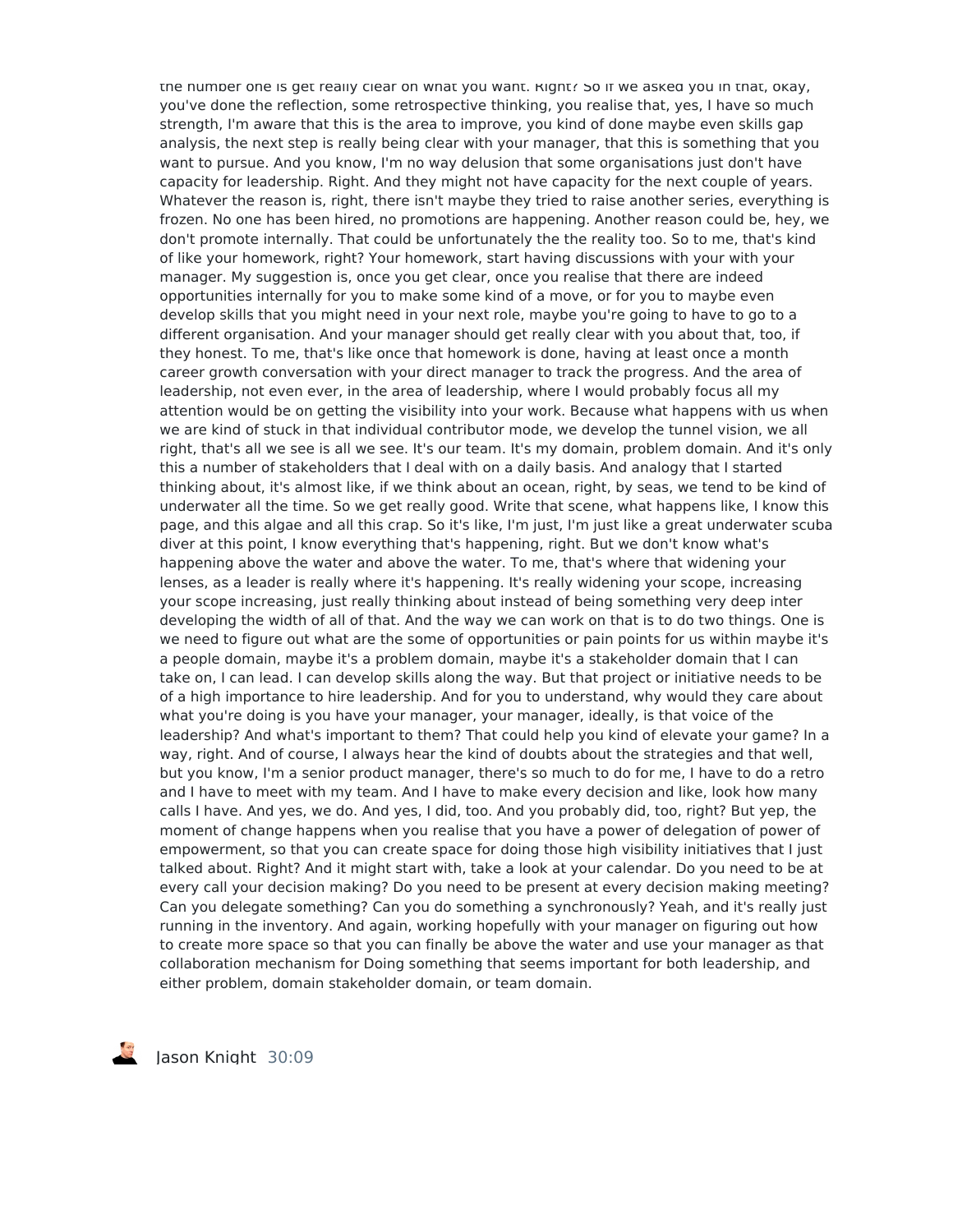Yep, so that definitely makes sense. But I guess the flip side of that then is, and maybe something based on some of the people you've coached, or maybe even some mistakes you've made in your career, like, Are there any key no no's or big mistakes that newly installed leaders in product organisations tend to make in your experience that they should really deliberately try to avoid, apart from not doing all those things you just said, like any very specific behaviour that they just need to get out of?



# Katia Suchkova 30:35

Jason Knight 30:09

My personal mistake. And something that I had to let go off is to stop wanting to understand everything I know everything that's happening in my home.

K

#### Jason Knight 30:47

I definitely don't have that problem!

#### Katia Suchkova 30:49

Right, every time my team member would come in, and I would have an urge to like, oh, yeah, let's brainstorm you know, let's, let's solve your problem. And shirts, you know, it is helpful in a way, but I realised, thanks to the input from, from my manager and other people around me that that type of work with my direct reports is not really supporting their own growth, they have their own domain, right. And there's, if I'm willing to empower them, and create that autonomous unit, which I say I do, that my responsibility is really helped them to do their best job. And for me to do that is that they have to be thinking on their own, I can support their thinking, right, I can guide their thinking, I can ask questions, to arrive at certain decisions. But really, my involvement in the day to day is not required. So that's number one. Number two is really that, me thinking versus us thinking, again, being an individual contributor, right? It's all about our individual goals, individual results, individual output, individual outcomes, it's all about me, me, me, the world is revolving around me, and then I have to manage the stakeholders. And again, that's me. But when you're the leader of shoes, it's really all about the team. It's not about your results, because your results are really the team's results. So your job, my job at the time was to empower the team to make the best decisions so that we can achieve those results. And it's really, you know, obviously, everything else comes to that, you know, not taking, like some leaders, we you know, we tend to take credit because, you know, you get did help and you want to kind of feel proud about that, right. But then it takes a little bit of a detachment from that ego, that we write that we get to friend for so many years. And I see role that at some point, that's really, you know, that ego can just be just put on the side. And everything that you do you really kind of serving you're serving your people to be to be their best selves.



#### Jason Knight 33:00

Yeah, I think anyone that gets into product leadership, or even to some extent, product management expecting to be given all the credit and made the look good, and everyone worship them is probably going into the wrong job. But I completely agree with leaving the ego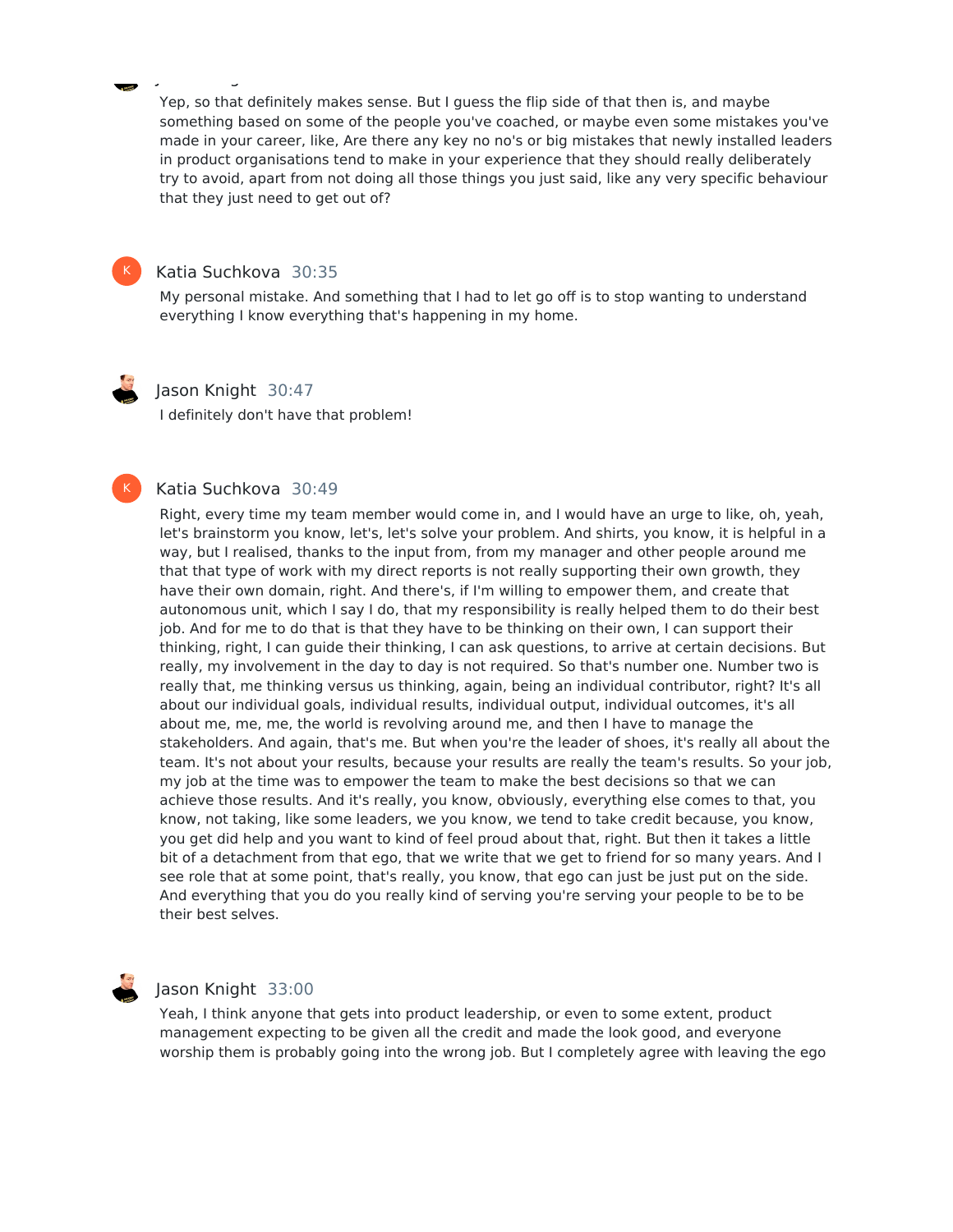at the side of the pitch and just trying to enable as much as possible. And I always see it as kind of trying to apply as much or provide as much leverage to the team to enable them to do everything that they need to do and give them the support and air cover to prevent them getting either distracted or attacked or whatever else happens in your particular company. Things like that just seem to be completely essential. And basically the core responsibility of any people leader product or otherwise. Right, exactly. Where can people find you after this apartment, they come to Costa Rica, if they want to talk about product leadership, product management, or maybe even find out a bit about your coaching.



### Katia Suchkova 33:43

I of course, I would like them first in Costa Rica. Just take like he should be here.



Jason Knight 33:49 There you go.



# Katia Suchkova 33:51

The best place is LinkedIn... very, very active, respond really quickly. So if you just want to say hi, you want to find out about how Iwork if we are good fit. If you want to explore pretty much anything, just connect with me on LinkedIn, Katerina Suchkova. The second best is email, same katerina@katerinasuchkova.com. I would love to hear from you. And if you want to hear more about the programme that we launched in the next cohort at the end of February, you can do the first two things in LinkedIn or email or you can just email us at jump at the head of product that calm feel or just visit our website ahead of product that calm if you want to. If you feel like you're ready to level up your game, but you just need that extra support and coaching throughout the process.



#### Jason Knight 34:44

Excellent. Well, I'll link that all in and hopefully you get a few interested parties coming in your direction.



# Katia Suchkova 34:49 Thank you.



# Jason Knight 34:50

I want to spend a fantastic chat obviously really appreciate you taking some time to share some of your thoughts, opinions and experience on both coaching and product leadership in general. Obviously, we'll stay in touch but as for now thanks for taking the time.